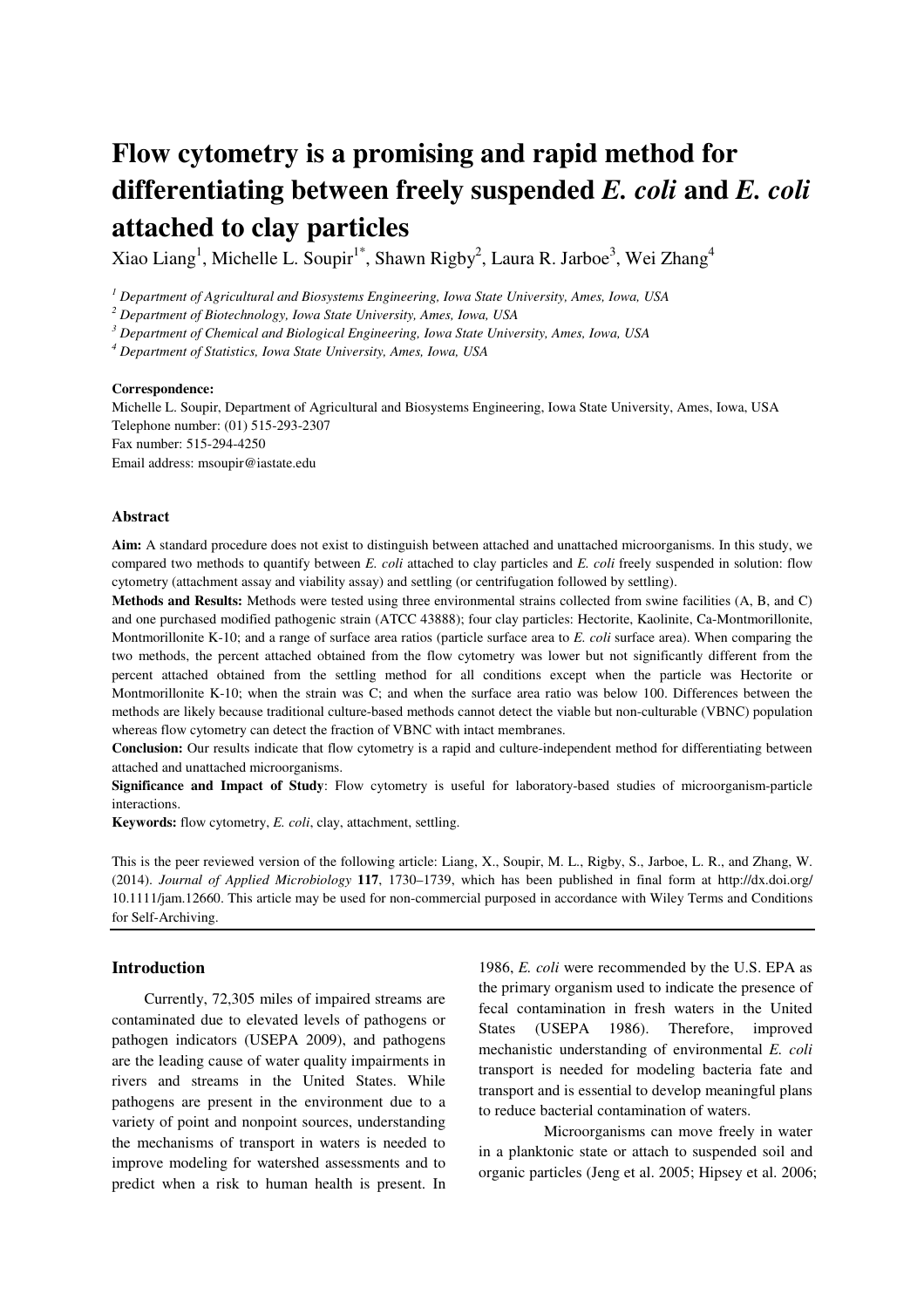Pachepsky et al. 2008). A previous study determined that 10-20% of fecal coliform cells are adsorbed to suspended particles in untreated stormwater runoff (Schillinger and Gannon 1985). Bacterial attachment to soil particles results in an increased settling velocity of the cell, and sedimentation of attached bacteria is often a critical removal mechanism in surface waters (Schillinger and Gannon 1985). The importance of this process is emphasized by the many studies citing concentrations of fecal bacteria in stream sediment that are 10-10,000 times higher than the concentrations in the overlying water column (Song et al. 1994; Davies and Bavor 2000; Bai and Lung 2005). Bacteria in bottom sediments are protected from ultraviolet radiation (Bitton et al. 1972; Schillinger and Gannon 1985), resulting in an extended life expectancy and increasing the likelihood of resuspension back into the water column when stream bottom sediments are disturbed during changes in flows (Song et al. 1994; Davies and Bavor 2000; Jamieson et al. 2005). A variety of separation techniques have been proposed to quantify the attached and unattached fractions of bacteria, including settling, filtration, and centrifugation (Schillinger and Gannon 1985; Henry 2004; Characklis et al. 2005; Jeng et al. 2005; Muirhead et al. 2005). In the aquatic environment, particles with larger density should settle out more quickly than particles with smaller densities. A study by Liu et al. (2011) used Stoke's equation to determine the settling time for quartz to separate freely-suspended *E. coli* from quartz-attached *E. coli* (Liu et al. 2011). Filtration is characterized by its ability to remove particles via a sieving mechanism based on the size of the membrane pores relative to that of the particulate matter (USEPA 2005). Qualls et al. defined the unattached bacteria as cells able to pass through an eight-micron screen (Qualls et al. 1983). Krometis et al. (2009) used 8  $\mu$ m filters to partition unattached *E. coli* from soil particles in aquatic environment. In 2008, Soupir et al. utilized a series of screens and filters (35 mesh screen, 230 mesh screen,  $8 \mu m$  and  $3 \mu m$ ) (Soupir et al. 2008) to quantify the *E. coli* attachment percentage in surface runoff samples (Soupir and Mostaghimi 2011). Since a typical *E. coli* cell is 1.1 to 1.5 µm wide by 2 to 6 µm long (Grismer 2006), filtration procedures may include not only free bacteria but also those sorbed to very small particles or even small bioflocculated clumps (Soupir et al. 2008). Centrifugation is another frequently used method for determining the amount of bacteria that are sediment-attached (Faegri et al.

1977; Schillinger and Gannon 1985). In these studies, *E. coli* in the supernatant were considered suspended, and the difference between this concentration and the total concentration is assumed to be the attached bacteria fraction (Soupir et al. 2008). However, centrifugation has some drawbacks as well. Since unattached bacteria have a similar diameter as small-sized particles, determining proper centrifuge speed and time to partition attached and unattached bacteria can be challenging (Henry 2004). Although the above separation techniques have been used by researchers for more than a decade, they are time-consuming and labor-intensive. Furthermore, the attached and unattached fractions are typically assessed via plate counting techniques, which involves serial dilutions and manual colony counting.

 Despite the need to quantify attached and unattached cells, a standard procedure to partition between unattached and attached *E. coli* is currently nonexistent. This lack of a procedure and information has resulted in a standard assumption in water quality models that bacteria are freely suspended. Flow cytometry is a technique used for measuring and analyzing multiple parameters of individual particles (Vital et al. 2010), including microorganisms, nuclei, and latex beads (Brown and Wittwer 2000). The flow cytometer performs simultaneous multiparametric analysis by passing thousands of cells and particles per second through a laser beam and capturing the light as each cell or particle emerges. Flow cytometry can also record the number of cells that pass through and report physical and/ or chemical characteristics such as relative size, relative granularity or internal complexity, and relative fluorescence intensity (Brown and Wittwer 2000). Flow cytometry can



**Figure 1.** Representation of the flow cytometry as a technique to distinguish between freely suspended and E. coli attached to particles.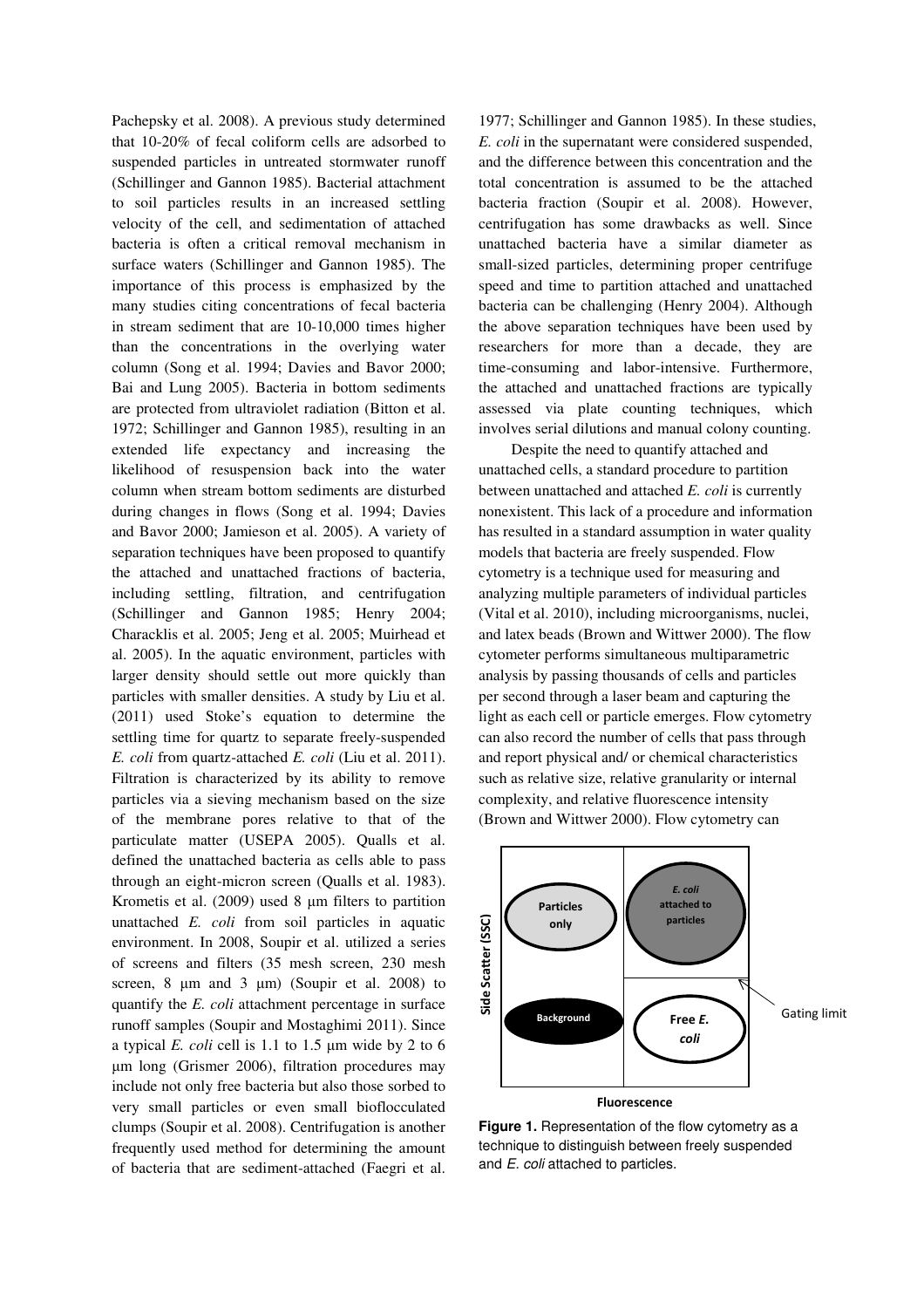potentially be used to partition and quantify attached and unattached *E. coli* populations. In flow cytometry, light measured approximately at a 90˚ angle to the excitation line is called side scatter. The side scatter channel (SSC) provides information about the granularity or internal complexity. In Figure 1, soil particles have a high side scatter signal but do not bind to fluorescent dye. After binding with a fluorescent dye, *E. coli* will fluoresce, as shown in the right bottom corner of the plot. Moreover, after attaching to particles, the *E. coli* attached to clay will be recognized with a high side scatter signal (from the particle) and a high fluorescent signal (from the labeled *E. coli*), thus they present in the upper right corner of the plot. The gating limit is determined between *E. coli* attached to clay and freely suspended *E. coli*. The goal of this study was to compare flow cytometry and a settling/centrifugation separation method as techniques for partitioning between *E. coli* attached to clay particles and *E. coli* freely suspended in solution.

## **Materials and Methods**

A newly developed flow cytometry method was compared with a settling method, a more standard technique for partitioning between *E. coli* attached to clay particles and freely-suspended *E. coli*. While bacterial attachment is thought to depend on many properties, we tested the separation techniques with various *E. coli* strains, particles, and particle ratios (particle surface area to *E. coli* surface area). Properties of the bacteria were considered by using different environmental strains from our own library, as described below and a known modified pathogenic strain (strain A, B, C, and ATCC 43888); experiments were conducted on four different pure clay particles (Kaolinite, Hectorite, Ca-Montmorillonite, and Montmorillonite K-10); and environmental conditions such as ionic strength, temperature and pH were held constant for each clay type at specific surface area ratios (1, 2, 50, 100, 200, and 500) for all samples.

#### *E. coli* **strain selection and preparation**

Three environmental strains and one modified pathogenic strain of *E. coli* were used for testing the flow cytometry method. Two hundred and three isolates were collected from swine facilities in Iowa in 2008 and 2009 via membrane filtration, EPA Method 1603, on modified mTEC agar (USEPA 2002) and preserved in 25% glycerol stock solution at -80˚C. The environmental strains used in this study

were selected because in previous work attachment fractions exceeded 99% to quartz particles (63 to 125 µm) when sufficient surface area was available (unpublished data). It was necessary to utilize *E. coli* strains with a high propensity for attachment to ensure that positive attachment results would be obtained when testing the two methods. A pathogenic strain was also considered,  $ATCC<sup>TM</sup>$  43888, a genetically modified version of *E. coli* O157:H7, with Shiga-like toxin I and II producing genes removed. Growth in a nutrient broth simulates development of cell appendages and attachment abilities when compared to growth on an agar media (Schillinger and Gannon 1985). Therefore, the four *E. coli* strains were grown in stock suspension of Luria-Bertani broth or Tryptic Soy broth (BD Biosciences; San Jose, CA) for 18 hours at 37 ˚C, for environmental or pathogenic strains, respectively, to reach the stationary stage of the growth curve. *E. coli* were centrifuged for 3 min at 2,000 rpm (Eppendorf, Hauppauge, NY) at 4 °C. The supernatant was discarded, and the cells were resuspended to a 0.5 McFarland standard (approximately  $1.0 \times 10^8$  CFU  $ml^{-1}$ ) according to the Clinical and Laboratory Standards Institute (2006) in phosphate-buffered saline (PBS) (HACH, Loveland, CO; pH 7.4) that was autoclaved at 121°C for 15 minutes for sterilization. The cell suspension was diluted to  $1.0 \times 10^7$  CFU ml<sup>-1</sup> with clay suspension, PBS and/or SYTO 11 dye (5 mmol  $1<sup>-1</sup>$  solution in DMSO; Life Technologies; Grand Island, NY) to fall within the recommended range:  $10^4$  to  $10^7$  CFU ml<sup>-1</sup> for optimal performance by the flow cytometer (Hussein et al. 2002). The cell concentration was confirmed to be approximately  $1.0 \times 10^7$  CFU ml<sup>-1</sup> by using BD viability kits with beads (BD, Franklin Lakes, NJ) via flow cytometry.

## **Clay particles**

Clay particles were selected because *E. coli* has previously been shown to be more likely to attach to small particles and because particles smaller than 30 microns in diameter are recommended for use by the flow cytometer (BD 2000). Clay particles are the smallest among fine-grained soils.

Four clays with different particle sizes and mineral groups were selected for testing (Table 1). For each particle type, a suspension of the highest clay concentration (surface area ratio of 500) was used to determine the sufficient settling time. The clay suspension was made with clay particles and 1 l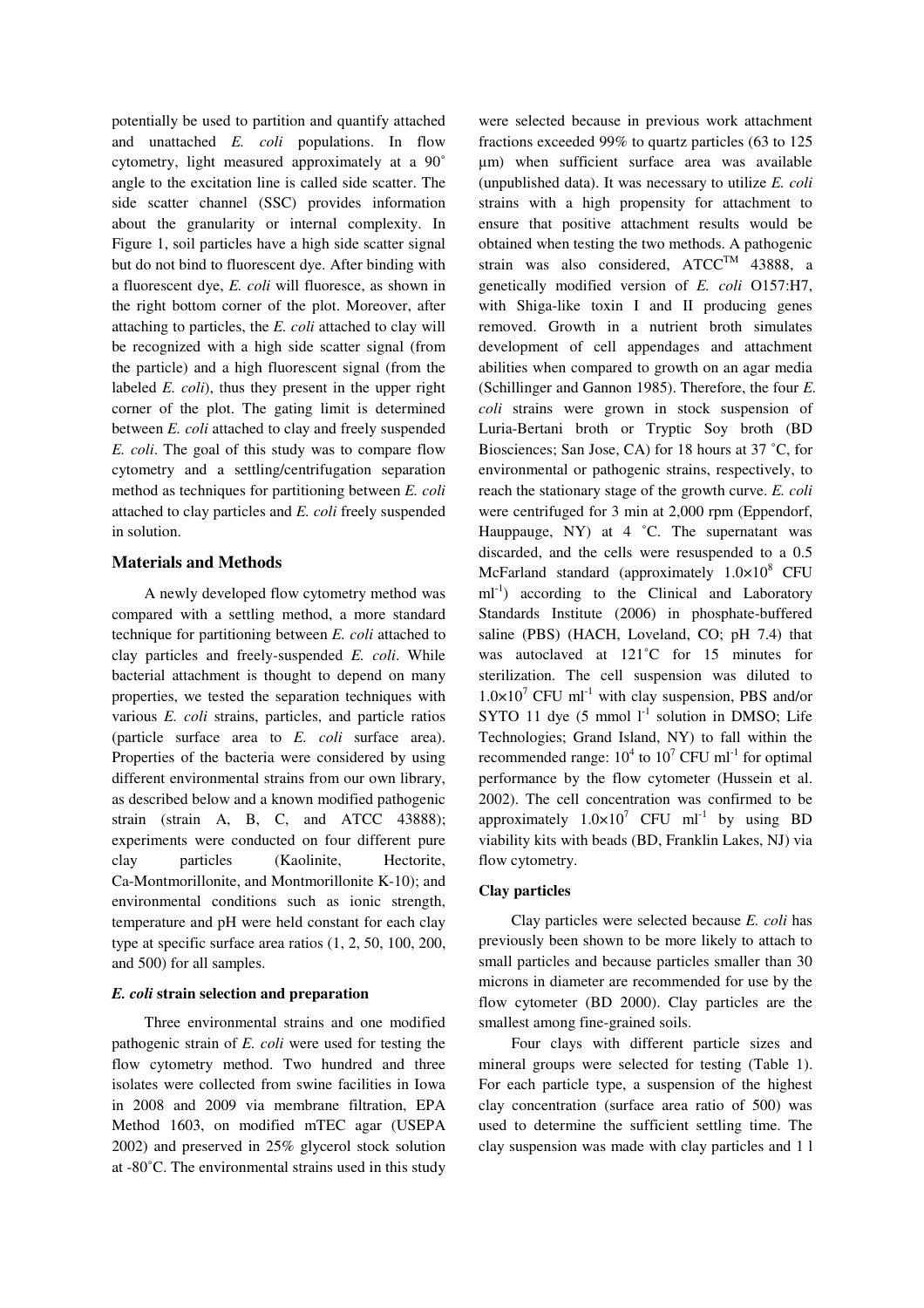of deionized water in a 1 l glass jar and then autoclaved at 121˚C for 15 min.

|  |  | Table 1. Clay particle sources and surface area |
|--|--|-------------------------------------------------|
|--|--|-------------------------------------------------|

| <b>Clay Particles</b>                                            | <b>Source</b>      |      |  |  |  |
|------------------------------------------------------------------|--------------------|------|--|--|--|
| Hectorite                                                        | San Bernadino      | 63   |  |  |  |
|                                                                  | County, California |      |  |  |  |
|                                                                  | The Clay Mineral   |      |  |  |  |
|                                                                  | Society, SHCa-1    |      |  |  |  |
| Kaolinite                                                        | Acros Organics,    | 11.2 |  |  |  |
|                                                                  | #211740010         |      |  |  |  |
| Ca-Montmorillonite                                               | Gonzales County,   | 84   |  |  |  |
|                                                                  | Texas              |      |  |  |  |
|                                                                  | The Clay Mineral   |      |  |  |  |
|                                                                  | Society, STx-1b    |      |  |  |  |
| Montmorillonite                                                  | Acros Organics,    | 240  |  |  |  |
| $K-10$                                                           | #233170050         |      |  |  |  |
| $\sim$ $\sim$<br>. .<br>$\cdots$<br>$\epsilon$<br>.<br>$\cdot$ . |                    |      |  |  |  |

1. Surface area of each particle was provided by the manufacturer.

### **Surface area ratios**

 The surface area of *E. coli* was estimated as  $6 \times 10^{-12}$  m<sup>2</sup> (The CyberCell Database 2003) and the surface area of the clay particles was calculated using the surface area values provided by the suppliers (Table 1). We include 6 clay particle surface area to *E. coli* surface area ratios (1, 2, 50, 100, 200, and 500) for method comparison testing.

#### *E. coli* **Partitioning Techniques**

#### **Flow cytometry**

The flow cytometer technique presented here is suitable for laboratory studies to improve understanding of bacterial attachment mechanisms but not yet appropriate for application to environmental samples. PBS was filtered through a 0.45 µm filter paper. The filtrate was then centrifuged at 2500 rpm for 5 minutes at 4ºC three times and the supernatant was saved for further use. SYTO 11 green fluorescent nucleic acid stain was filtered through a 0.2 µm filter to remove any potential particles. Fixed volumes of *E. coli*, clay, PBS, and SYTO 11 were combined to a volume of 250 µl (BD Biosciences; San Jose, CA). Six controls were required for each test: PBS only, PBS+SYTO dye, PBS+ *E. coli*, PBS+*E. coli*+ SYTO dye, PBS+ clay, and PBS+ clay+ SYTO dye. The *E. coli*  concentration was  $1.0 \times 10^7$  CFU ml<sup>-1</sup> and clay concentration was based on surface area ratio.

Samples were shaken by hand for 10 min to increase bacteria and particles interaction. 2µL of SYTO 11 was added after the other components were in the test tubes and immediately before analysis by the flow cytometer to prevent exposure to light. The samples were tested at 488 nm wavelength on FACSCanto flow cytometer (BD, Franklin Lakes, NJ) and analyzed by BD FACSCanto Clinical Software (BD, Franklin Lakes, NJ). The instrument was factory-modified from the base FACSCanto 6-color configuration to an 8-color configuration. For SYTO 11, FL1 channel was used as the optical detector and the bandpass filter was 530/30 nm. In this part of the analysis, the distinction between free *E. coli* and those attached to clay particles was established by examining the SSC of cells identified in gate "Free". "Free" *E. coli* (i.e. not attached to particles) are defined as those cells with low SSC, as demonstrated in Figure 2-A wherein *E. coli* are treated with SYTO 11 in the absence of clay particles. *E. coli* "Attached" to clay particles are defined as those cells with high SSC, as demonstrated in Figure 2-B wherein a mixture of *E. coli* and clay particles is treated with SYTO 11. SYTO 11 events with high SSC are only detected in samples containing a mixture of live *E. coli* and clay particles. In our case, the "Gating limit" was set by minimizing the percentage of cell events in gate "Attached" when *E. coli* are treated with SYTO 11 in the absence of clay particles in multiple samples with the same *E. coli* strain.

The live cell percentage was analyzed to address the inability to distinguish live/dead cells when only using one stain. SYTO 11 is a cell-impermeant dye that labels both live and dead cells, enabling discrimination of cells from background electronic noise and debris. Propidium iodide (PI) is impermeable to cells with intact membranes, but permeates dead cells. Fixed volumes of *E. coli*, PBS, PI dye, and SYTO 11 were combined to a total volume of 250 µl, in triplicate for each *E. coli* strain. Five controls were used as the gating references: PBS+PI dye+ SYTO dye, PBS+ *E. coli*, PBS+*E. coli*+ PI dye, PBS+ *E. coli*+ SYTO dye, 30% ethanol +*E. coli* + PI dye+ SYTO dye (dead cell staining). The culturing condition and concentration of *E. coli* are held constant with the conditions in the attachment assay, and the volume of SYTO 11 and/or PI added was 2 µL. For PI, FL3 channel was used as the optical detector and the bandpass filter was 610/20 nm. In this part, the gate for identifying *E. coli* is based on FSC signal and SYTO 11 fluorescence. Within this gate, the area for "live" *E.*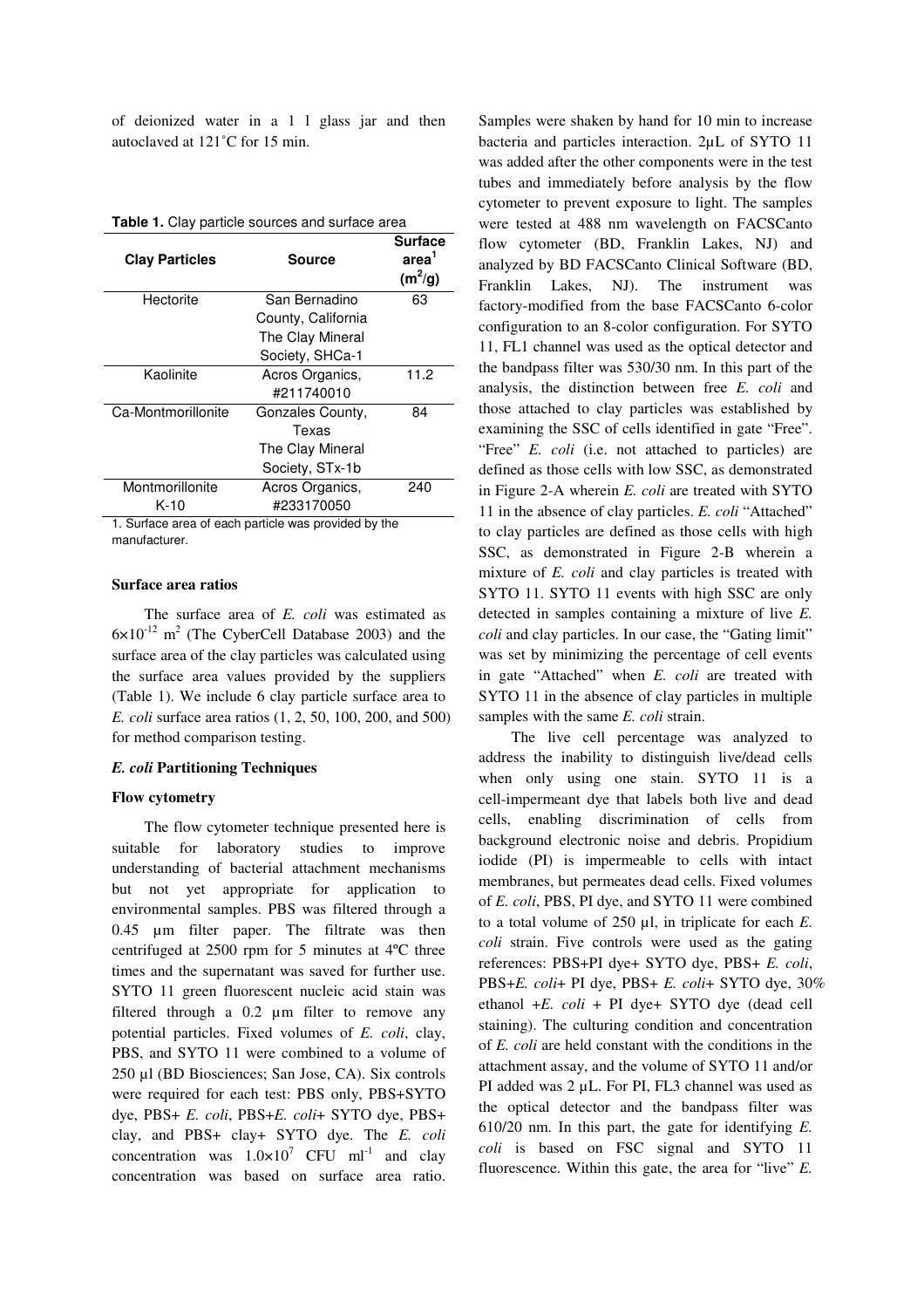*coli* is defined based on control samples of *E. coli* stained with SYTO 11 only and the area for "dead" *E. coli* is defined based on control samples of ethanol-fixed *E. coli* stained with both SYTO 11 and PI. Moreover, performing the attachment assay and viability test simultaneously did not work well as the



**Figure 2.** Distinction between free *E. coli* strain A and those attached to Hectorite. "Free" E. coli are defined as those cells with low SSC treated with SYTO 11 in the absence of clay particles (2-A). E. coli "Attached" to clay particles have high SSC (2-B), and are a mixture of E. coli and clay particles treated with SYTO 11. The "Gating limit" was established using the SSC of the cells in the control sample.

dead cell percentages were determined to be up to 95% in this case. There are two possible explanations: (1) after attaching to a particle, the membrane integrity of *E. coli* could be disrupted and PI may recognize it as dead cell, or (2) the particles are as bright as the bacteria in the PI channel: the particles have a higher level of auto-fluorescence in the PI channel or they are taking up some PI dye. Therefore, attachment percentage and live cell percentage were obtained

separately. The actual attachment fraction for each "*E. coli* strain+ clay+ surface area ratio" combination was calculated as

attachment percentage from attachment assay

live cell percentage from viability assay where we assume only live *E. coli* with intact membranes can attach to particles. A confirmation experiment using ethanol to fix *E. coli* was used to prove the assumption. In the presence of clay particles, after adding ethanol, all *E. coli* events appeared in "Free" *E. coli* zone. Thus, dead cells stained with SYTO 11, but did not attach to clay particles.

#### **Settling/centrifugation followed by settling**

A spectophotometer (HACH, Loveland, CO) was used to determine sufficient times for clay particles to settle from solution. The concentrations of clay suspensions with the greatest surface area ratio 500 (clay surface area to E. coli), were selected to test the settling time. Clay suspensions were placed in 15 ml centrifuge tubes on a polystyrene foam holder after hand-shaking. 1 ml of the supernatant was removed from the tube every 0.5 h and the absorbency values were then tested at a single wavelength of 400nm. At wavelength of 400nm, higher absorbency values appeared to be associated with higher sediment concentration (Karabulut and Ceylan 2005). The suitable concentration range of the used spectrophotometer is 5- 750 mg  $1^{-1}$ . The suitable settling time was set based on two subsequent readings of the same absorbency value. The determined settling times were: 60 min for Montmorillonite K-10, 150 min for Ca-Montmorillonite, and 5760 min (2 days) for Kaolinite. Samples with Kaolinite were pre-treated by centrifugation at 300 rpm for 5 min and the settling time was shortened to 1080 min (18 hr).

The clay concentrations were calculated according to the surface area ratio. Figure 3 shows a flow chart of the experimental procedures. Calculated volumes of *E. coli* suspensions (final concentration  $1.0 \times 10^7$  CFU ml<sup>-1</sup>), clay suspensions (final concentration as listed in Table 1), and PBS were made up to 50 ml in 250-ml Erlenmeyer flasks and the samples were shaken at 80 rpm for 10 min on an orbital shaker to increase bacterial particle interactions and attachment (Dimkpa et al. 2011). After shaking, the samples were transferred to 50-ml conical tubes and the tubes were placed vertically in racks to allow clay particles to settle via gravity for specified settling times except for Kaolinite samples as pre-centrifugation, as described above, was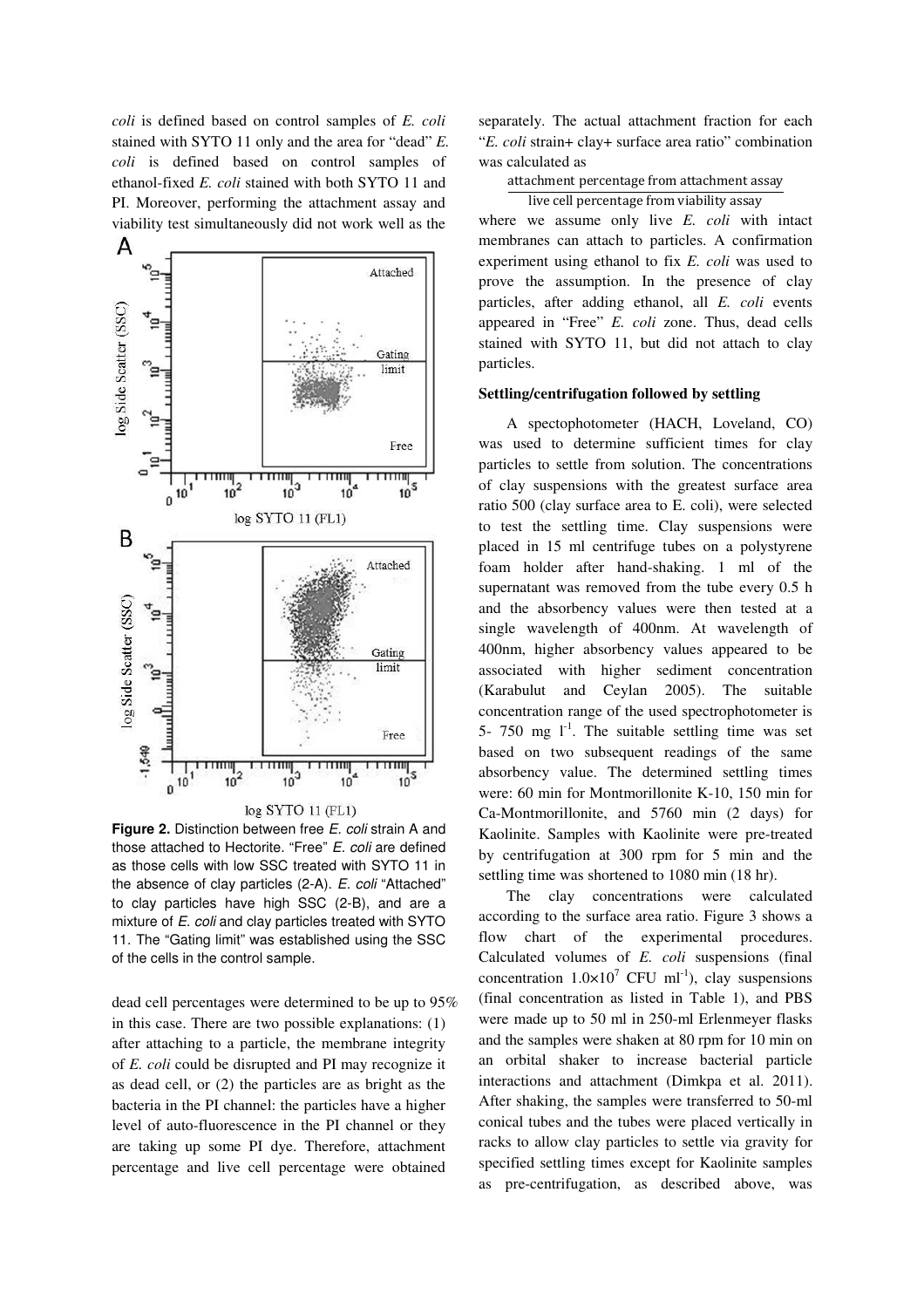required. The samples were placed at 4°C to reduce the possibility of *E. coli* regrowth. After settling 25 ml of supernatant was extracted and placed in a new conical tube. After vortexing for 10 s, 3 ml of supernatant was removed and diluted in 27 ml phosphate-buffered saline and then 1 ml was serially diluted in 9 ml phosphate-buffered saline four times. The final concentration was within the countable range recommended for the membrane filtration techniques (APHA 1999). 1 drop of Tween 85 (Fisher Scientific, Fair Lawn, New Jersey) was added to the remaining 25 ml and shaken at 300 rpm for 10 min with a handshaker (Fisher Scientific, Asheville, NC) (Soupir et al. 2008). The serial dilution procedure was the same as described for the supernatant. The total *E. coli* concentration in the supernatant and remainder were enumerated by membrane filtration in triplicate on Luria-Bertani agar or Tryptic Soy agar for environmental or pathogenic strains, respectively.

#### **Analysis**

 Statistical analysis of data was performed using R project software (version 2.14.1). One sample t-tests were conducted to determine the method variability between the settling and flow cytometry separation techniques. The significant level was adjusted using Bonferroni method according to the number of samples used for comparison. Furthermore, three-way Anova tests were conducted to test the impacts from each variable (strain, clay type, or surface area ratio).

# **Results**

The settling method has been employed to distinguish between unattached and attached *E. coli* in previous research. The average percentages of attached *E. coli* for all variables are shown in Table 2. The percent attached obtained from the flow cytometry was lower but not significantly different



Figure 3. Flow chart describing the settling method procedure. (Mont is the abbreviation for Montmorillonite)

**Table 2.** Average percent attached for each clay, E. coli strain, and surface area ratio.

|               | <b>Variable</b>      | <b>Number</b> | of | <b>Flow cytometry</b>          | <b>Settling</b>         | $p-value2$               |
|---------------|----------------------|---------------|----|--------------------------------|-------------------------|--------------------------|
|               |                      | samples       |    | <b>Percent attached</b>        | <b>Percent attached</b> |                          |
| Clay          | Hectorite            | 72            |    | $15(\pm 2)^{1}$ a <sup>3</sup> | $34(\pm 2)$ b           | $2.13 \times 10^{-12}$   |
|               | Kaolin               | 72            |    | $48(\pm 5)$ a                  | $37(\pm 3)$ a           | $8.46 \times 10^{-4}$    |
|               | Ca-Montmorillonite   | 72            |    | $16(\pm 2)$ a                  | $23(\pm 2)$ a           | $1.03 \times 10^{-2}$    |
|               | Montmorillonite K-10 | 72            |    | $5(\pm 1)$ a                   | $20(\pm 2)$ b           | $< 2.20 \times 10^{-16}$ |
| Strain        | A                    | 72            |    | $26(\pm 4)$ a                  | $29(\pm 2)$ a           | 0.51                     |
|               | B                    | 72            |    | $18(\pm 3)$ a                  | $24(\pm 2)$ a           | $6.66 \times 10^{-3}$    |
|               | $\mathsf{C}$         | 72            |    | $16(\pm 3) a$                  | $30(\pm 2)$ b           | $2.54 \times 10^{-9}$    |
|               | <b>ATCC 43888</b>    | 72            |    | $22(\pm 4)$ a                  | $31(\pm 2)$ a           | $1.49\times10^{-2}$      |
| Particle:     |                      | 48            |    | $1(\pm 0)$ a                   | $17(\pm 1)$ b           | $2.54 \times 10^{-14}$   |
| E. coli ratio | 2                    | 48            |    | $2(\pm 1)$ a                   | $18(\pm 2)$ b           | $8.90\times10^{-13}$     |
|               | 50                   | 48            |    | $14(\pm 2)a$                   | $24(\pm 2)$ b           | $2.23 \times 10^{-5}$    |
|               | 100                  | 48            |    | $27(\pm 4)$ a                  | $30(\pm 2)$ a           | 0.42                     |
|               | 200                  | 48            |    | $35(\pm 5)$ a                  | $35(\pm 3)$ a           | 0.90                     |
|               | 500                  | 48            |    | $46(\pm 5)$ a                  | $47(\pm 4)$ a           | 0.87                     |

1 Standard error for each percent attached is listed in parenthesis.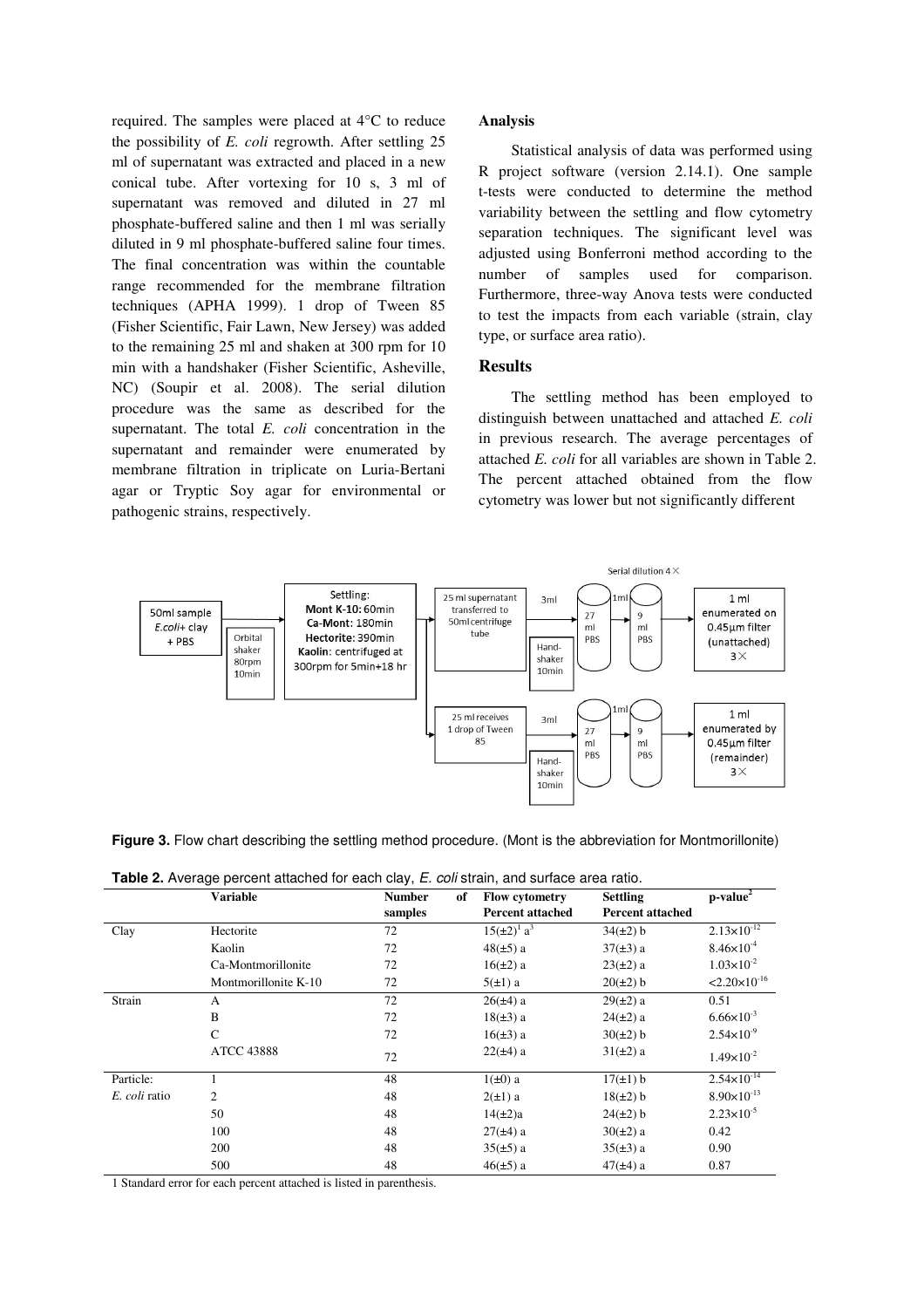2 The p-value of attachment difference between the two methods.

3 Within each row, values with the same letter are not significantly different. The significant level is determined by Bonferroni method: the 3 Within each row, values with the same letter are not significantly different. The significant level is determined by Bonferroni method: the adjusted α=α/repeated times with α=0.05. For comparison for clay or strain, the comparison for surface area ratio:  $\alpha_{\text{adj}} = 1.04 \times 10^{-3}$ ; for the overall comparison,  $\alpha_{\text{adj}} = 1.74 \times 10^{-4}$ .



# **Figure 4.** Boxplots<sup>2</sup> of attachment fraction from flow cytometry and the settling partitioning technique analyzed by each strain, clay type and surface area ratio.

1. Within each subplot, values with the same letter are not significantly different at the significant level. The significant level is determined by Bonferroni method: the adjusted α=α/repeated times with α=0.05. For comparison for clay or strain, the repeated times was 72, thus  $\alpha_{\text{adj}} = 6.94 \times 10^{-4}$ . Similarly, for comparison for surface area ratio:  $\alpha_{\text{adj}}$ =1.04×10<sup>-3</sup>.

2. Each plot is using five-number summaries: the smallest observation (Q1=Q2-1.5(Q4-Q1), the low end of the line), 25% quartile (Q2, low boundary of box), median (Q3, the band near the middle of box) , 75% quartile (Q4, high boundary of box), and largest observation (Q5=Q4+1.5(Q4-Q1), the up end of the line); and also consider outliers (dots) if any. number summaries: the smallest<br>4-Q1), the low end of the line), 25<sup>-</sup><br>y of box), median (Q3, the band<br>5% quartile (Q4, high boundary of<br>tion (Q5=Q4+1.5(Q4-Q1), the up

from the percent attached obtained from the settling method for all conditions except when the particle was Hectorite or Montmorillonite K K-10; when the strain was C; and when the surface area ratio was below 100.

Comparing the two partition techniques, the average attachment fraction achieved from the flow cytometry method was 25.7% lower than the average attachment fraction from the settling method over all variables. Under most conditions, the variables. Under most conditions, the attachment fractions from the flow cytometry were were not statistically significantly different from what were obtained from the settling method, while the difference was significant under the condition of strain C  $(p$ -value= $2.54\times10$ Montmorillonite  $(p$ -value= $\langle 2.2 \times 10^{-16} \rangle$ , and clay Hectorite (p-value= $2.13 \times 10^{-12}$ ). From the boxplots in Figure 4-C, it was observed that as the surface area ratio increased from 1 to 500, the difference between the two methods became less significant and when the surface area ratio was greater than 50, the results from the two methods were not significantly different. %; and when the surface<br>below 100.<br>ing the two partition<br>the average attachment<br>ieved from the flow<br>ethod was 25.7% lower clay K-10

The attachment fraction of *E. coli* to Hectorite detected by flow

cytometry was on average 56.8 56.8% lower than the attachment fraction achieved from the settling method. For example, for strain A: the average percent attached as detected by flow cytometry was 69.8% lower than the percent attached as detected by the settling method. Hectorite was the smallest particle tested, with an average diameter 1 µm; much smaller than an average *E. coli* (1.1 to 1.5µm wide by 2 to 6 µm long). Attachment to Hectorite particles did not result in a significant size change, making identification of the gating limit between attached and unattached cells difficult. *E. coli* attached to Hectorite could not be differentiated from unattached E. coli as was the case with the other three clay particles. This resulted in a lower attachment fraction value by the flow cytometer method and appears to be a limitation of this flow cytometry application. Moreover, as recommended, suspended particle or cell sizes smaller than 30 µm are most suitable for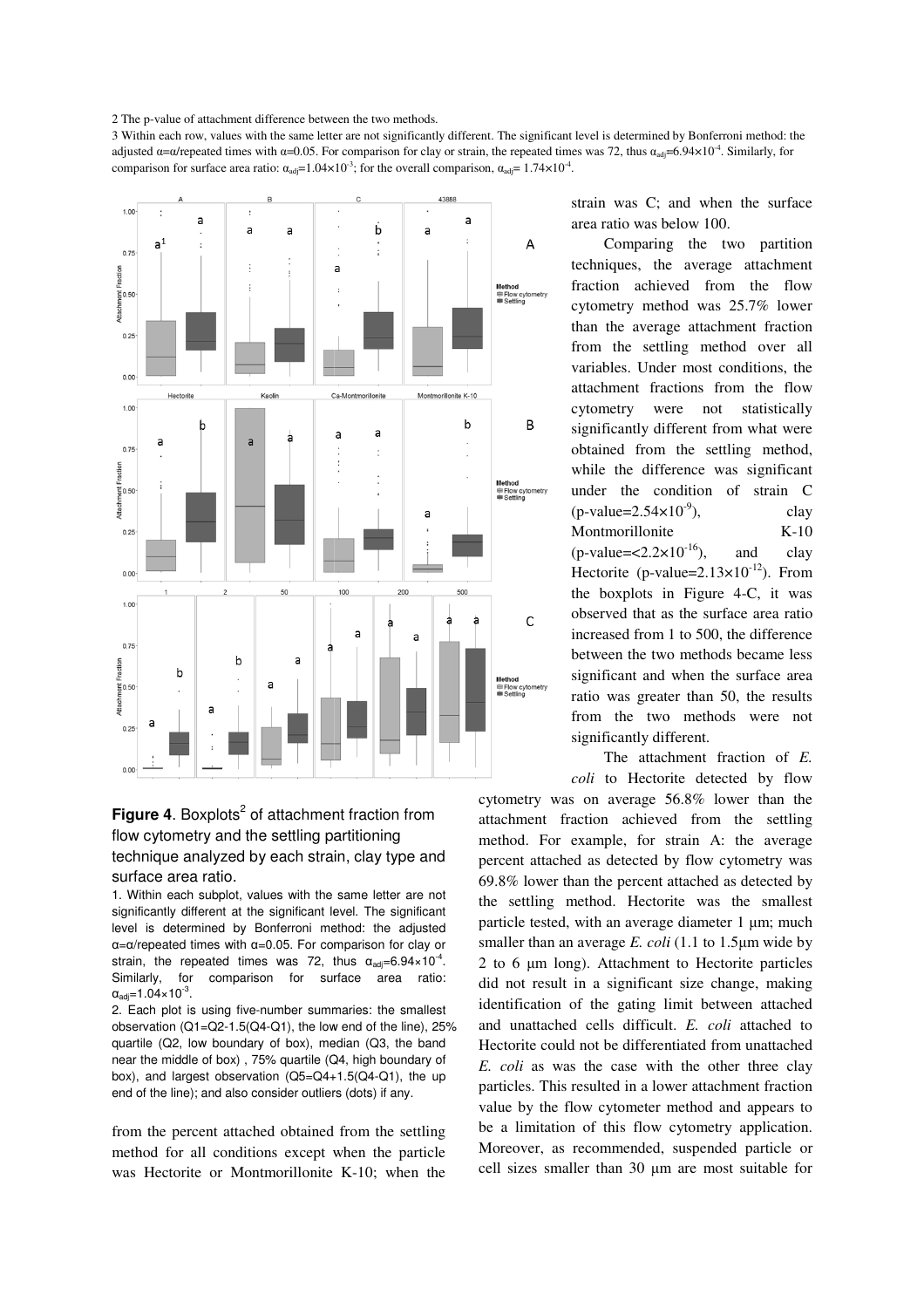analysis by the flow cytometer (BD 2000). This recommendation also suggests that the Montmorillonite K-10 particle may be unsuitable, since its diameter at 90% is 41.3 µm, tested by CILAS 1190 (Cilas, Madison, WI). Larger-sized or aggregated particles would likely clog the inlet of the flow cytometer, and therefore, there is also an upper limit on the particle sizes suitable for this analysis.



**Figure 5A.** Histogram of cell number vs. log side scatter for E. coli strain A attaching to Montmorillonite K-10 over three different surface area ratios. The long dashed line represents surface area ratio 2, the short dashed line shows surface area ratio 100 and the continuous line is for the surface area ratio of 500.



**Figure 5B.** Histogram of of cell number vs. log side scatter for E. coli strain A attaching to Kaolinite over three different surface area ratio. The long dashed line represents surface area ratio 2, the short dashed line shows surface area ratio 100 and the continuous line is for the surface area ratio of 500.

 Histograms of *E. coli* attachment to Kaolinite exhibited different patterns when compared to

histograms of *E. coli* attachment to Hectorite, Ca-Montmorillonite and Montmorillonite K-10, as shown in Figure 5-A and 5-B. In the figures, three samples with different surface area ratios for strain A attaching to Montmorillonite K-10 and Kaolinite were overlaid in Figure 5-A and 5-B, respectively. From Figure 5-A, the percent attached of strain A to Montmorillonite K-10 increased when the particle ratio increased from 2 to 500, but the three curves shared one peak, which means that the majority of *E. coli* was still in the same optical density range after increasing Montmorillonite K-10 concentration. However, in Figure 5-B, which shows the attachment of strain A to Kaolinite, the peaks of particle ratios 100 and 500 differ from the peak of the particle ratio 2 curve. The shift indicates that the dimension of *E. coli* increased sharply after attaching to Kaolinite as the ratio increased. Kaolinite has the smallest surface area among the four clays (Table 1), so with the same surface area ratio, the Kaolinite suspension had the highest clay particle count. When considering the small diameter and surface area of Kaolinite particles, it is likely that several clay particles attached to the same *E. coli* surface.

 Strain type, clay type, and clay concentration (surface area ratio) all impact the *E. coli* attachment to clay particles. Among the four clays, *E. coli* was more likely to attach to Kaolinite, which has the smallest surface area and second smallest diameter. This result is consistent with the previous research, in which *E. coli* preferentially associates with smaller sized particles. Even though the three environmental strains were all isolated from swine manure, they varied in attachment fraction to clay particles. As the surface area ratio increased from 1 to 500, the average percent attached of triplicates increased with greatest attachment occurring at surface area ratio 500 (46% or 47% for flow cytometry or the settling method, respectively). Moreover, when using the flow cytometry technique, the single percent attached reached a maximum value of 100% for *E. coli* attachment to Kaolinite.

#### **Discussion**

The greatest advantage of the flow cytometry detection method is the rapidity in which a large numbers of cells can be analyzed (Macey 2007). In this study, using flow cytometry shortened the experimental time from up to 1 day to about 1 hour and a cost comparison of the two methods yielded similar results (Liang 2012).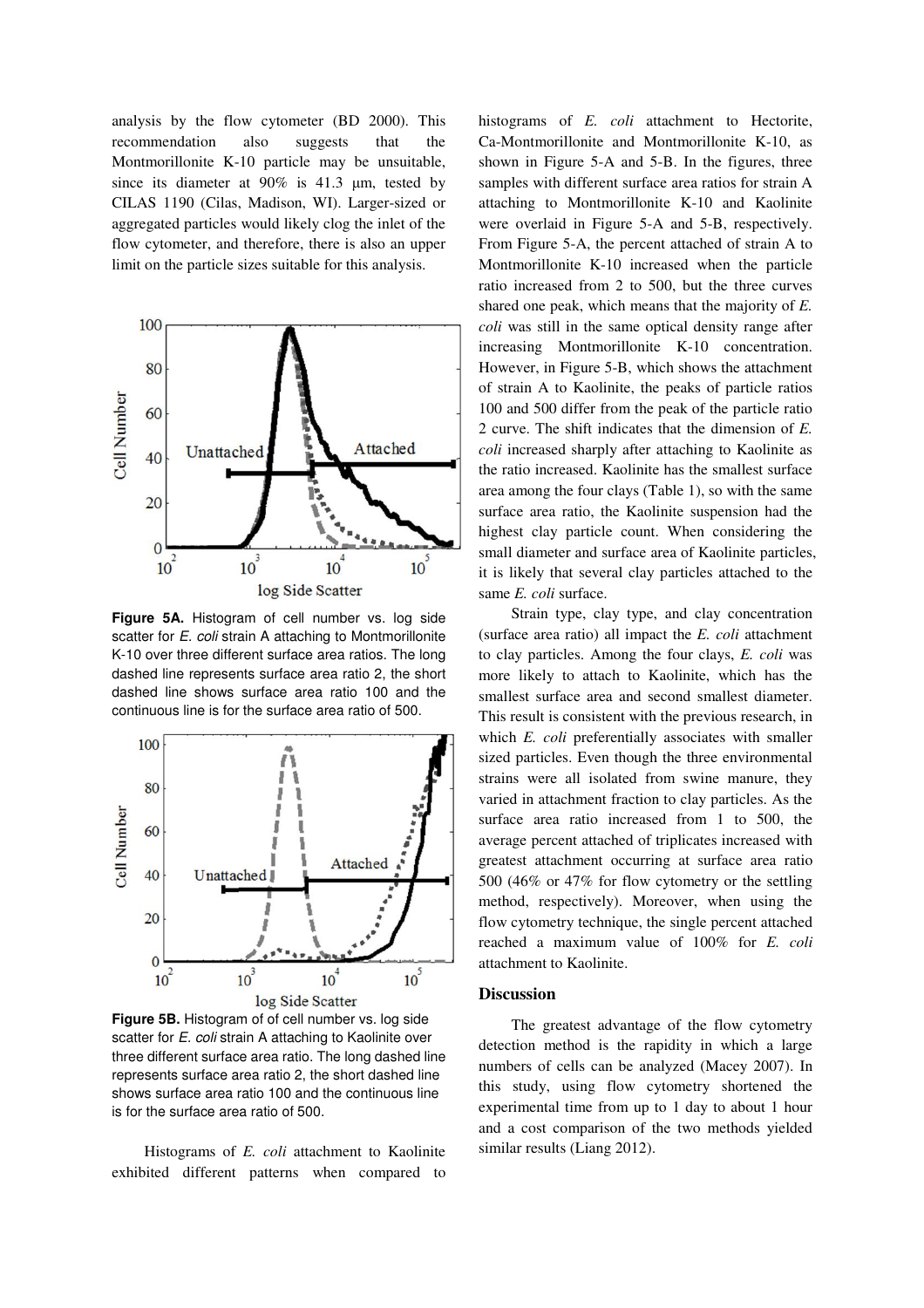Viability analysis was performed to address the inability to distinguish live/dead cells when only using one stain in the attachment analysis. An advantage of combining viability and attachment analysis in flow cytometry when compared to more standard culture based methods is the ability to detect part of the viable but nonculturable (VBNC) portion of the total cell population. When released in natural waters, a fraction of fecal bacteria that have been exposed to environmental stresses, such as nutrient starvation and high pressure, lose the ability to recover metabolically active, intact cells (Oliver 1993; Khan et al. 2010). The VBNC state is reversible since the cells can be resuscitated to become culturable again under suitable condition (Barer et al. 1993; Pinto et al. 2011). In the viability analysis, flow cytometry can count all intact membrane cells as live cells, while the culture based methods might potentially miss some intact but VBNC cells. The percent attached obtained from the settling method was always higher than the attachment values obtained from the flow cytometry technique. Some of these differences between the two methods are due to the VBNC portion of cells. From this perspective, the percent attached achieved from the settling method may be considered less reliable.

 The flow cytometer application presented here is best suited for laboratory studies to improve understanding of bacterial attachment mechanisms. Further method refinement is required for environmental applications. Environmental water samples contain mixed bacteria populations. Recognizing different strains may be achieved by multiple-staining techniques, but only if the types and properties of the microorganisms are well-known. For example, the Fluorescence in situ hybridization (FISH) technique has previously been applied with flow cytometry for testing the microorganism in environmental water samples (Mosiman et al. 1997; Yee and Fein 2001). Direct detection of *E. coli*  O157:H7 in flow cytometry, can be achieved using Fluorescein-labeled antibodies (FITC), which bind only to specific protein expressed by *E. coli*  O157:H7 (Wu et al. 2012).

 In natural waters, there exist various other microorganisms, which have diverse characteristics. Further, particle surfaces would not exist as the clean mineral surfaces used in this study. Organic compounds and metal oxide are typically found as a coating of the surface structure of particles which would likely impact the attachment from

microorganisms. Here, the experiment was designed with ideal conditions to test the flow cytometry method and eliminate the potential impact from other factors when comparing the two methods.

# **Conclusion**

Flow cytometry was compared to a standard settling method to partition between freely suspended *E. coli* and *E. coli* associated with clay particles. In general the method was demonstrated as a rapid technique for distinguishing and quantifying the unattached and attached *E. coli* that can be readily used for laboratory studies of bacteria partitioning behavior. Limitations of the method include environmental strain diversity for application to environmental samples and the diameter of particles suitable for testing. This method is useful for future work on the exploration of waterborne pathogen attachment properties which is needed since current pathogen indicators are not always representative of a potential risk to public health.

## Acknowledgement

 This research is partially funded by United States National Science Foundation CBET-0967845 and started by Marie Tysman, who was funded by Program for Women in Science and Engineering at Iowa State University. The authors thank Nathan Willey and Amanda Homan for assistance with sample analysis. Any opinions, findings, and conclusions or recommendations expressed in this material are those of the authors and do not necessarily reflect the views of the National Science Foundation.

# Conflict of interest

No conflict of interest declared.

#### **References**

- APHA (1999) Standard methods for the examination of water and wastewater ed. Association, A.P.H.
- Bai, S. and Lung, W.S. (2005) Modeling sediment impact on the transport of fecal bacteria. *Water Res* **39**, 5232-5240.
- Barer, M.R., Gribbon, L.T., C.R.Harwood and C.E.Nwoguh (1993) The viable but non-culturable hypothsis and medical bacteriology. *Rev Med Microbiol* **4**, 183-191.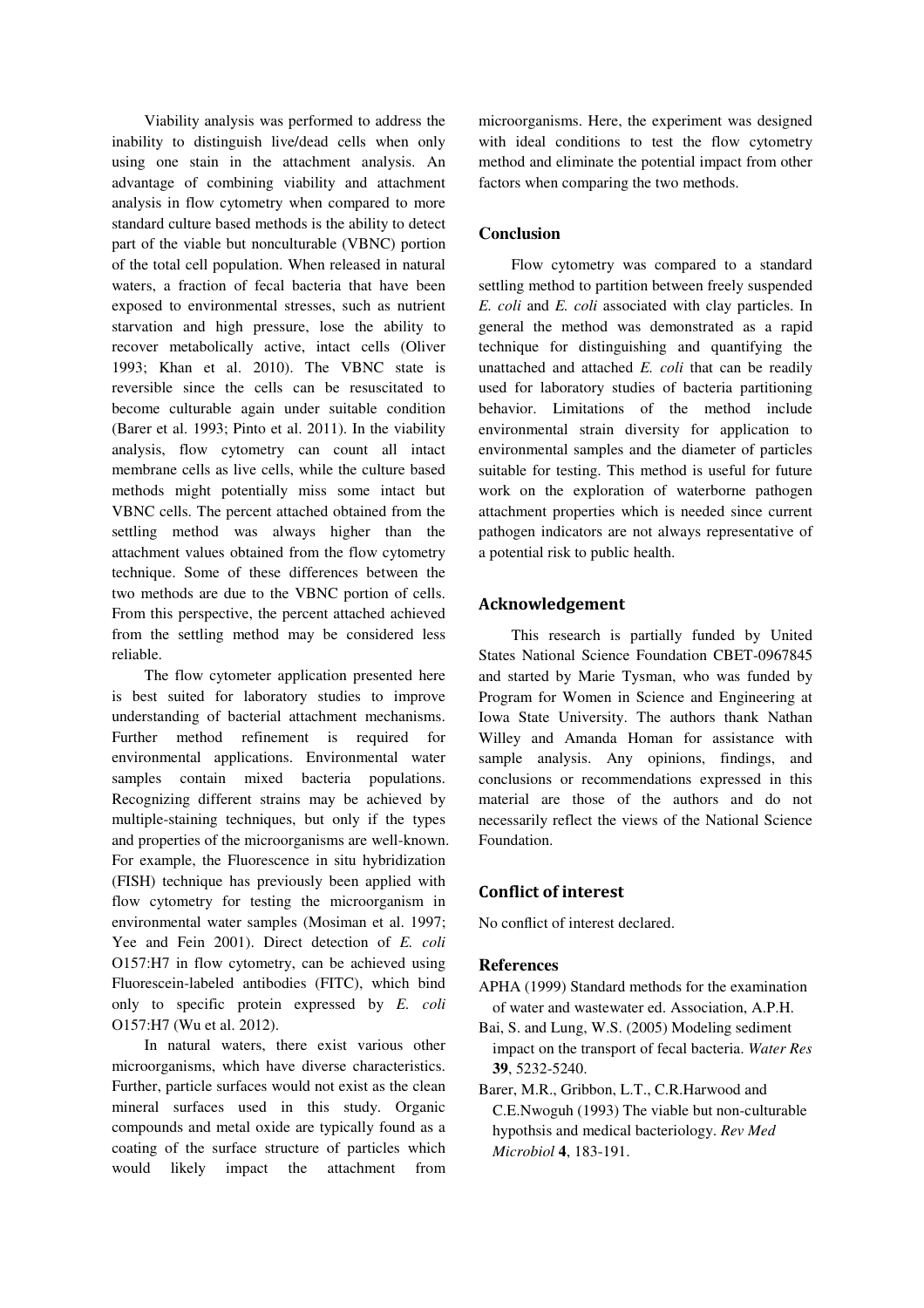BD (2000) Introduction to Flow Cytometry: A Learning Guide.

Bitton, G., Henis, Y. and Lahav, N. (1972) Effect of several clay-minerals and humic acid on survival of kiebiella-aerogenes exposed to

ultrviolet-irradiation. *Appl Microbiol* **23**, 870-874.

Brown, M. and Wittwer, C. (2000) Flow cytometry: Principles and clinical applications in hematology. *Clin Chem* **46**, 1221-1229.

Characklis, G.W., Dilts, M.J., Simmons, O.D., 3rd, Likirdopulos, C.A., Krometis, L.A. and Sobsey, M.D. (2005) Microbial partitioning to settleable particles in stormwater. *Water Res* **39**, 1773-1782.

*E. coli* statistics. The CyberCell Database. (2003)

Davies, C.M. and Bavor, H.J. (2000) The fate of storm water associated bacteria in constructed wetland and water pollution control pond systems. *Appl Microbiol* **89**, 349-360.

Dimkpa, C.O., Calder, A., Gajjar, P., Merugu, S., Huang, W.J., Britt, D.W., McLean, J.E., Johnson, W.P. and Anderson, A.J. (2011) Interaction of silver nanoparticles with an environmentally beneficial bacterium, Pseudomonas chlororaphis. *J Hazard Mater* **188**, 428-435.

Faegri, A., Torsvik, V.L. and Goksoyr, J. (1977) Bacterial and fungal actiivities in soil-separation of bacteria and fungi by a rapid fractionated centrifugation techinique. *Soil Biol Biochem* **9**, 105-112.

Grismer, M.E. (2006) Vegetative filter strips for nonpoint source pollution control in agriculture. University of California.

Henry, L.A. (2004) Partitioning between the Soil-adsorbed and Planktonic Phases of *Escherichia coli*. In *Biological Systems Engineering*. p.118. Blacksburg, VA: Virginia Polytechnic Institute and State University.

Hipsey, M.R., Brookes, J.D., Regel, R.H., Antenucci, J.P. and Burch, M.D. (2006) In situ evidence for the association of total coliforms and Escherichia coli with suspended inorganic particles in an Australian reservoir. *Water Air Soil Pollut* **170**, 191-209.

Hussein, H.S., Thran, B.H. and Redelman, D. (2002) Detection of Escherichia coli O157 : H7 in bovine rumen fluid and feces by flow cytometry. *Food Control* **13**, 387-391.

Jamieson, R., Joy, D.M., Lee, H., Kostaschuk, R. and Gordon, R. (2005) Transport and deposition of sediment-associated Escherichia coli in natural streams. *Water Res* **39**, 2665-2675.

Jeng, H.W.C., England, A.J. and Bradford, H.B. (2005) Indicator organisms associated with stormwater suspended particles and estuarine sediment. *J Environ Sci Health AToxHazard Subst Environ Eng* **40**, 779-791.

Karabulut, M. and Ceylan, N. (2005) The spectral reflectance responses of water with different levels of suspended sediment in the presence of algae. *Turkish J Eng and Environ Sci* **29**, 351-360.

Khan, M.M.T., Pyle, B.H. and Camper, A.K. (2010) Specific and rapid enumeration of viable but nonculturable and viable-culturable gram-negative bacteria by using flow cytometry. *Appl Environ Microbiol* **76**, 5088-5096.

Krometis, L.A., Dillaha, T.A., Love, N.G. and Mostaghimi, S. (2009) Evaluation of a filtration/dispersion method for enumeration of particle-associated Escherichia coli. *J Environ Qual* **38**, 980-986.

Liang, X. (2012) Method to partition between freely suspended Escherichia coli and Escherichia coli attached to clay particles. *In Agricultrual and Biosystems Engineering*. p.169.Ames, IA: Iowa State University.

Liu, P., Soupir, M.L., Zwonitzer, M., Huss, B. and Jarboe, L.R. (2011) Association of antibiotic resistance in agricultural Escherichia coli isolates with attachment to quartz. *Appl Environ Microbiol* **77**, 6945-6953.

Macey, M.G. (2007) Flow cytometry:principles and applicationgs ed. Macey, M.G. p.290: Humana Press.

Mosiman, V.L., Patterson, B.K., Canterero, L. and Goolsby, C.L. (1997) Reducing cellular autofluorescence in flow cytometry: An in situ method. *Cytometry* **30**, 151-156.

Muirhead, R.W., Collins, R.P. and Bremer, P.J. (2005) Erosion and subsequent transport state of Escherichia coli from cowpats. *Appl Environ Microbiol* **71**, 2875-2879.

Oliver, J.D. (1993) *Formation of viable but nonculturable cells*. New York, NY: Plenum Press.

Pachepsky, Y.A., Yu, O., Karns, J.S., Shelton, D.R., Guber, A.K. and van Kessel, J.S. (2008) Strain-dependent variations in attachment of E. coli to soil particles of different sizes. *Int Agrophys* **22**, 61-66.

Pinto, D., Almeida, V., Santos, M.A. and Chambel, L. (2011) Resuscitation of Escherichia coli VBNC cells depends on a variety of environmental or chemical stimuli. *Appl Microbiol* **110**, 1601-1611.